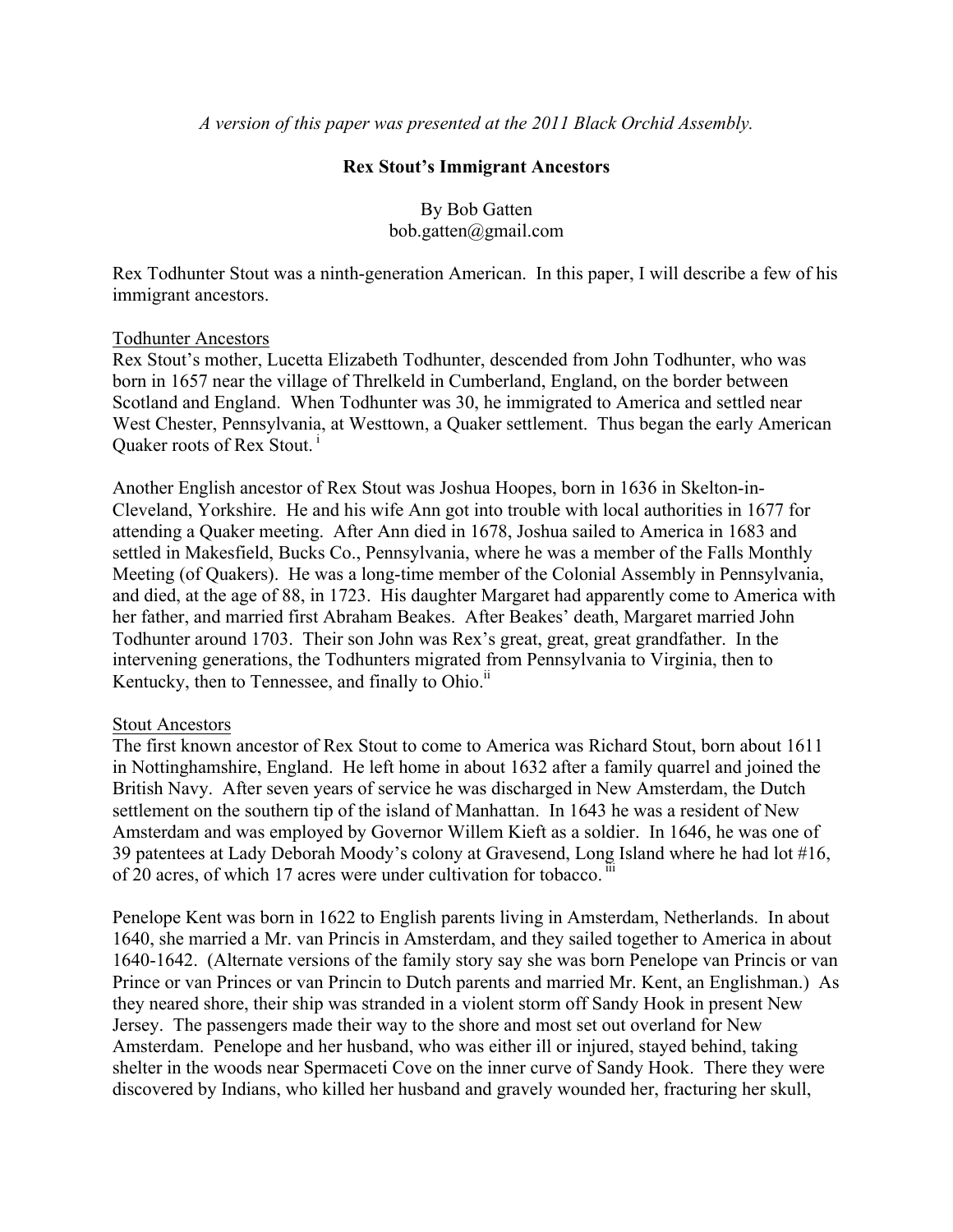injuring her left shoulder, and slicing open her abdomen. They assumed she was dead, and departed. Penelope crawled to a hollow tree, where she took shelter and subsisted on fungi and tree sap. After a few days, she was discovered by two Indians. The younger Indian wanted to kill her, but the older one insisted that they take her back to their village near present Middletown, NJ, where they nursed her back to health. At some point thereafter, Dutch settlers visited the Indian village and persuaded the Indians to let them take her to New Amsterdam. (Another version of the story describes how the Indians instead took her to New Amsterdam.) It was in New Amsterdam that she met Richard Stout. Richard and Penelope were married in 1644.<sup>iv</sup>

Some two decades later, in December 1663, Richard and about 20 other settlers sailed from his home in Gravesend to Monmouth County, New Jersey to purchase land from the Indians. On April 8, 1665, Richard was one of 12 patentees of Monmouth County (the famous Monmouth Patent), where he received 780 acres for himself and his family. He and Penelope and two of their sons moved from Gravesend to Monmouth County in that same year; the rest of the children followed later.<sup>v</sup>

Richard held a number of important positions in Monmouth County: surveyor of the town of Middletown, Overseer, and member of the Constables Court. Richard and Penelope established a plantation three miles west of Middletown, on Hop River; the Hop Brook still flows through the land around Holmdel, NJ.<sup>VI</sup>

Richard and Penelope raised 10 children, who were born between about 1644 and 1669. Their son Peter, born about 1654, was the ancestor of Rex. Richard lived to the age of about 94, dying in 1705. Penelope, however, lived to the age of 110, dying in 1732. At the time of her death, she had 502 descendants.<sup>vii</sup>

Richard and Penelope are among the most famous pioneer settlers of New Jersey. The artist Donald De Lue (1897-1988) crafted a bronze medallion in her honor. It is now the property of the Monmouth County Historical Association.<sup>viii</sup>

Penelope lived her last years in the home of her son David Stout. The home was located at the present address of 78 Crawford's Corner Road in Holmdel. A New Jersey State Highway Marker was erected at that address in 1964 to honor Penelope: "Penelope Stout. Famous pioneer woman. Survivor of Indian attack. Later wife of one of the founders of Middletown. Buried on this farm, 1732." Despite a long campaign by local area residents to save the old Stout house, it was demolished in 2009-2010 by the current owners of the land, who built a new house on the site. The location of the State Highway Marker is unknown, as is the location of a bronze plaque that had been on the façade of the old house.<sup>ix</sup>

Although the physical traces of these ancestors of Rex Stout are no longer visible, the impact they had on the early days of America was extensive, and the legacy they left will be with us for a long time to come.

<sup>|&</sup>lt;br>i <sup>i</sup> McAleer, John. 1977. *Rex Stout: A Biography*. Little, Brown and Company, Boston. p. 2, 25-26.